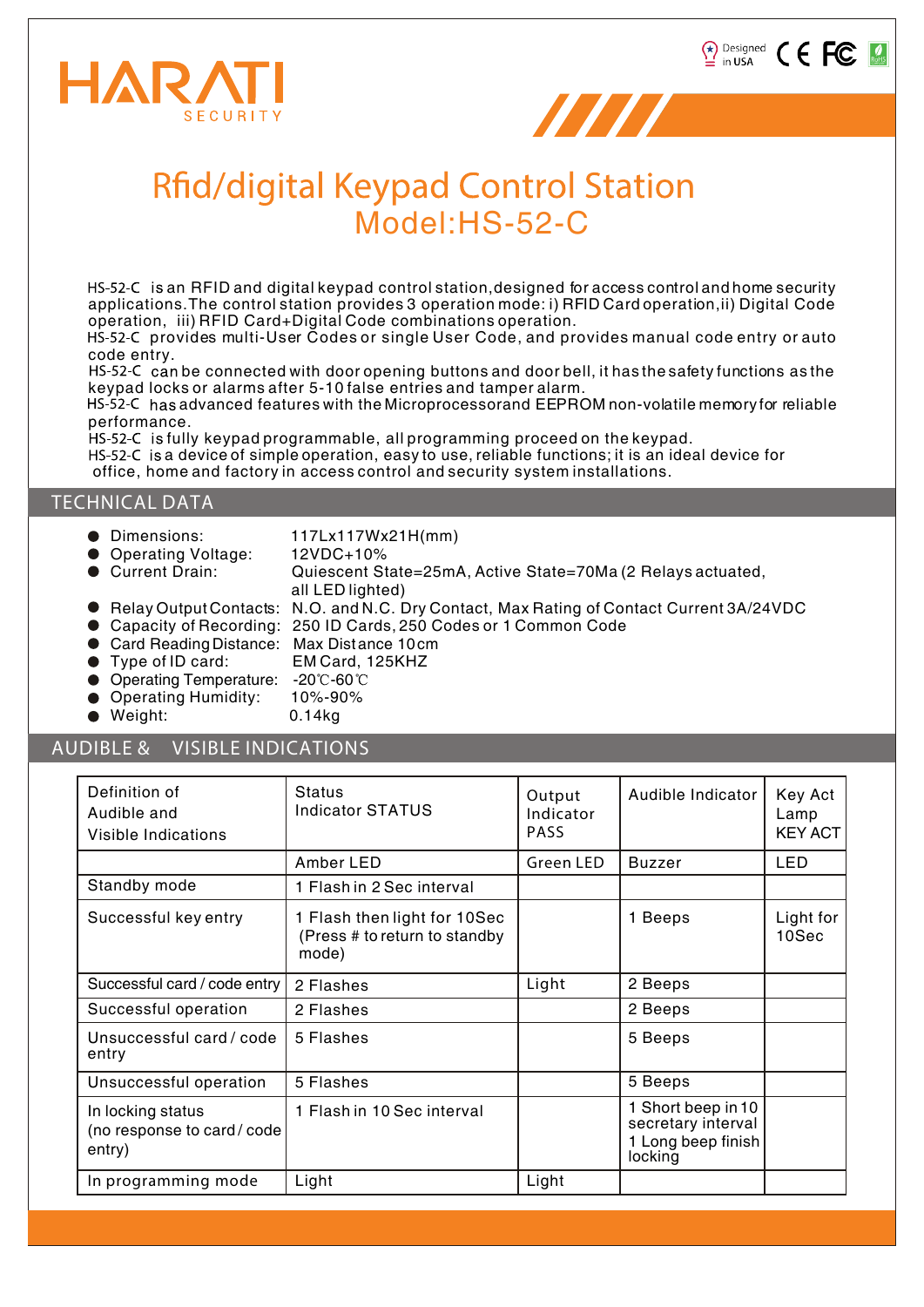

| During programming                        | Light            | Continuous<br>Flash |                  |  |
|-------------------------------------------|------------------|---------------------|------------------|--|
| Programming confirmation<br>(PRESS KEY #) | Light            | Light               | 2 Beeps          |  |
| Alarm status                              | Continuous flash |                     | Continuous beeps |  |

**THE REAL PROPERTY** 

 $\sum_{i=1}^{n}$  Designed  $\zeta \in FC$   $\blacksquare$ 

Alarm statusContinuous flashContinuous beeps

**Notice to user:** (1)Successful entry, it will keep 10 seconds, if no further key entry in 10 seconds, It will return to normal operation status(Standby mode).

(2)In case wrong entry, cancel the wrong entry by pressing key #, or waiting for 10 seconds then re-enter.

#### **PROGRAMMING**

Before use of the new control station,programming every item to confirm the functions and settings meet the requirement of the users

Programming code = Management code = Master code

**Default programming code is 1234**

**NOTE:** (1) Successful programming operation The amber LED will show 2 flashes and the buzzer will sound 2 beeps.

Unsuccessful programming operation The amber LED will show 5 flash and buzzer will sound 5 beeps. (2)The User Number / User ID Card / User Code, are not allowed to record repeatly.Repeat record will not be entered and will give war ning signal : amber LED 5 flash, buzzer sound 5 beeps to signify rejection. It is required to delete the old data the re-enter.

#### **PROCEDURES OF PROGRAMMING**

**(1)Entry into programming**

PRESS KEY  $*$  - Enter the programming code (4-8 digits, default code is 1234)  $**$  he amber LED and green LED lighted, signifying entry into the programming mode)

**(2)Recording the new programming code**

(For security purpose, change the new programming code from default code before use of the new control station).

PRESS KEY  $0$  - Enter the new programming code (4-8 digits)  $\longrightarrow$  Re peat the new programming  $code$   $\longrightarrow$ 

**(3)Recording the User ID card**

(Assign a number of any 3 digits as the User Number for each User Card, th e Us er Number is not allowed to repeat use in the programming, keep the User Number as a record of an user)

PRESS KEY  $1$  - Enter the User Number (3 digits) - Read the User ID Card  $\blacksquare$ 

(When recording the User ID Card, should note if the recording is successful and the indicating amber LED show 2 flash and buzzer sound 2 beeps, signifying acceptance of the entry)

NOTE: If continue to record more User ID Cards, at the end of each recording, it is no necessary to **press key # per each time, to repeat above steps, until all User ID Card recording are nished.**

**Finally to press the key # to conrm all recordings are completed.**

**(4)Deleting the User ID Card**

A. PRESS KEY  $2 \rightarrow 0000 \rightarrow \text{H}$  (Deleted all the User ID Cards)

B. PRESS KEY 21— $\rightarrow$ Read the User ID Card to be deleted  $\rightarrow \mathbb{H}$  (Deleted the User ID Card)

C. PRESS KEY 21— $\rightarrow$  Enter the User Number of the User ID Card to be deleted  $\rightarrow \mathbb{H}$  (Deleted the UserID Card of the User Number)

**(5)Programming the open-door mode**

A.PRESS KEY  $3 \longrightarrow 00 \longrightarrow \mathbb{H}$  (Open door by User ID Card)

B.PRESS KEY 3 → 01 → III (Open door by User ID Card or User Code)

C.PRESS KEY  $3 \rightarrow 02 \rightarrow #$  (Open door by User ID Card + User Code)

**(6)Programming the door-open time**

PRESS KEY  $4 \rightarrow (01-99 \text{ seconds}) \rightarrow #$  (Setting door-opening time 1-99 seconds)

**NOTE: Factory setting Door-opening time is 3 seconds**

**(7)Recording the User Code**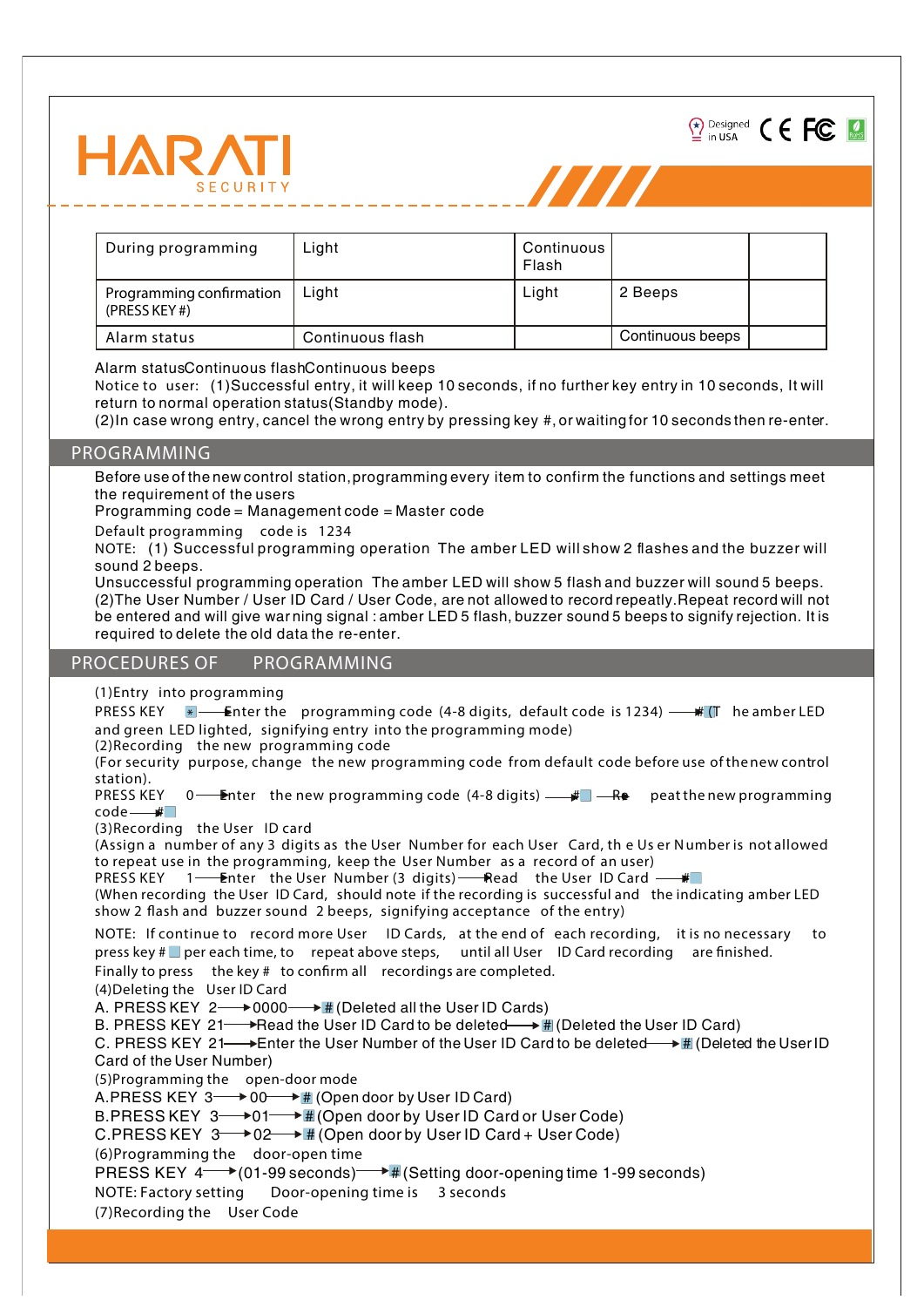| E In USA CE FC<br><b>HARATI</b><br>77777<br>SECURITY                                                                                                                                                                                                                                                                                                                                                                                                                                                                                                                                                                                                                                                                                                                                                                                                                                                                                                                                                                                                                                                                                                                                                                                                                                                                                                                                                                                                                |
|---------------------------------------------------------------------------------------------------------------------------------------------------------------------------------------------------------------------------------------------------------------------------------------------------------------------------------------------------------------------------------------------------------------------------------------------------------------------------------------------------------------------------------------------------------------------------------------------------------------------------------------------------------------------------------------------------------------------------------------------------------------------------------------------------------------------------------------------------------------------------------------------------------------------------------------------------------------------------------------------------------------------------------------------------------------------------------------------------------------------------------------------------------------------------------------------------------------------------------------------------------------------------------------------------------------------------------------------------------------------------------------------------------------------------------------------------------------------|
| A. Single User Code (Common User Code)<br>PRESS KEY 5-→00-→Enter the User Code (4-8 digits)-→#<br>Deleting the common User Code<br>When enter new common User Code the old one will be deleted automatically<br><b>B. Multi-User Codes</b><br>PRESS KEY<br>5 - 01 - Enter the User Number (3 digits) - Enter the User Code (4-8 digits) - # ( Confir-<br>ming the code length) (Green LED flash) $\longrightarrow$ (Green LED stop flash) (confirmed entering is completed)<br>NOTE: 1. If continue to record more User Codes, at the end of each recording, it is no necessa ry to press the<br>key # per each time, to repeat the above steps u ntil all User Co de recordings are finished. Finally to press<br>the key # to confirm all recording are completed.<br>2. The User Number of the User Code and the User Number of the User ID Card must be the same, i.e. the User<br>Number of the User Code is 008, the User Number of the User ID Card is also 008, so in Card + Code<br>operation mode the User Number of both the User ID Card and User Code can be matched in application.<br>*Deleting the User Code recorded (Multi-User Code)<br>$5 - 2$ $- 0000$ $- 1000$ $\rightarrow$ (Deleted all the User Codes)<br>PRESS KEY<br>PRESS KEY<br>5 - 002 - Enter the User Code to be deleted - # (Deleted the User Code)<br>5 - 02 - Enter the User Number of the User Code $\rightarrow$ # (D eleted the User Code of the User<br>PRESS KEY<br>Number) |
| (8) Programming User Code entry mode<br>(User Code entry mode)<br>PRESS KEY 70 $\longrightarrow$ 0 $\longrightarrow$ # (Manual entry mode, have to press the key # follow the User Code entered to<br>confirm the code length of the User Code entered. The User Code can be 4-8 digits)<br>PRESS KEY 70—→1—→ tanglengty mode, the User Code must be set in the same code length as the<br>program code. No need to PRESS KEY # to confirm the code length of the User Code entered.<br>The User Code can 4-8 digits)<br>NOTE: Factory setting anual code entry mode<br>(9) End of programming<br>Exit programming mode in 60 seconds<br>PRESS KEY Lo exit programming mode and return to normal operation status (Standby mode)                                                                                                                                                                                                                                                                                                                                                                                                                                                                                                                                                                                                                                                                                                                                    |
| <b>OPERATION OF</b><br>THE CONTROL<br><b>STATION</b>                                                                                                                                                                                                                                                                                                                                                                                                                                                                                                                                                                                                                                                                                                                                                                                                                                                                                                                                                                                                                                                                                                                                                                                                                                                                                                                                                                                                                |
| NOTE: The amber LED 1 flash in 2 second interval-the control st ation is in normal operati on mode,<br>standby for use.<br>(1) Open door by User ID Card<br>(Door opened by reading User ID Card)<br>(Door opened by entering User Code)<br>(2) Open door by User Code<br>(3) Open door by User ID Card User Code<br>(Door opened by reading User ID Card, green LED will flash,<br>in 10 seconds entering the User Code)                                                                                                                                                                                                                                                                                                                                                                                                                                                                                                                                                                                                                                                                                                                                                                                                                                                                                                                                                                                                                                           |

#### **SAFETY FUNCTIONS**

(1) Entry of 10 false codes or reading 10 invalid ID Cards, the control station locks for 30 seconds. (2) In case tamper switch is activated, warning signal is indicated: amber LED continuous flash and buzzer continuous beeps, until tamper switch is deactivated.

**Control station in locking state:**

No response to ID Card / or key entry, amber LED and green LED show 1 flash and buzzer sounds 1 short beep in 10 seconds interval, at the end of locking the buzzer sounds 1 long beep to signify the end of locking and return to normal operation mode.

## **RESTORING THE DEFAULT PROGRAMMING CODE**

If the programming code is lost (or unknown), use the DAP jumperto restore the default programming code, procedures as follows:

(1)Disconnect power supply.

(2)Put the DAP jumper from OFF position to ON position.

(3)Reconnect power supply, amber LED will flash constantly and the buzzer will beep constantly.

(4)Put the DAP jumper back to OFF position, amber LED will stop flashing, buzzer will stop beep.

(5)The default programming code 1234 is restored.